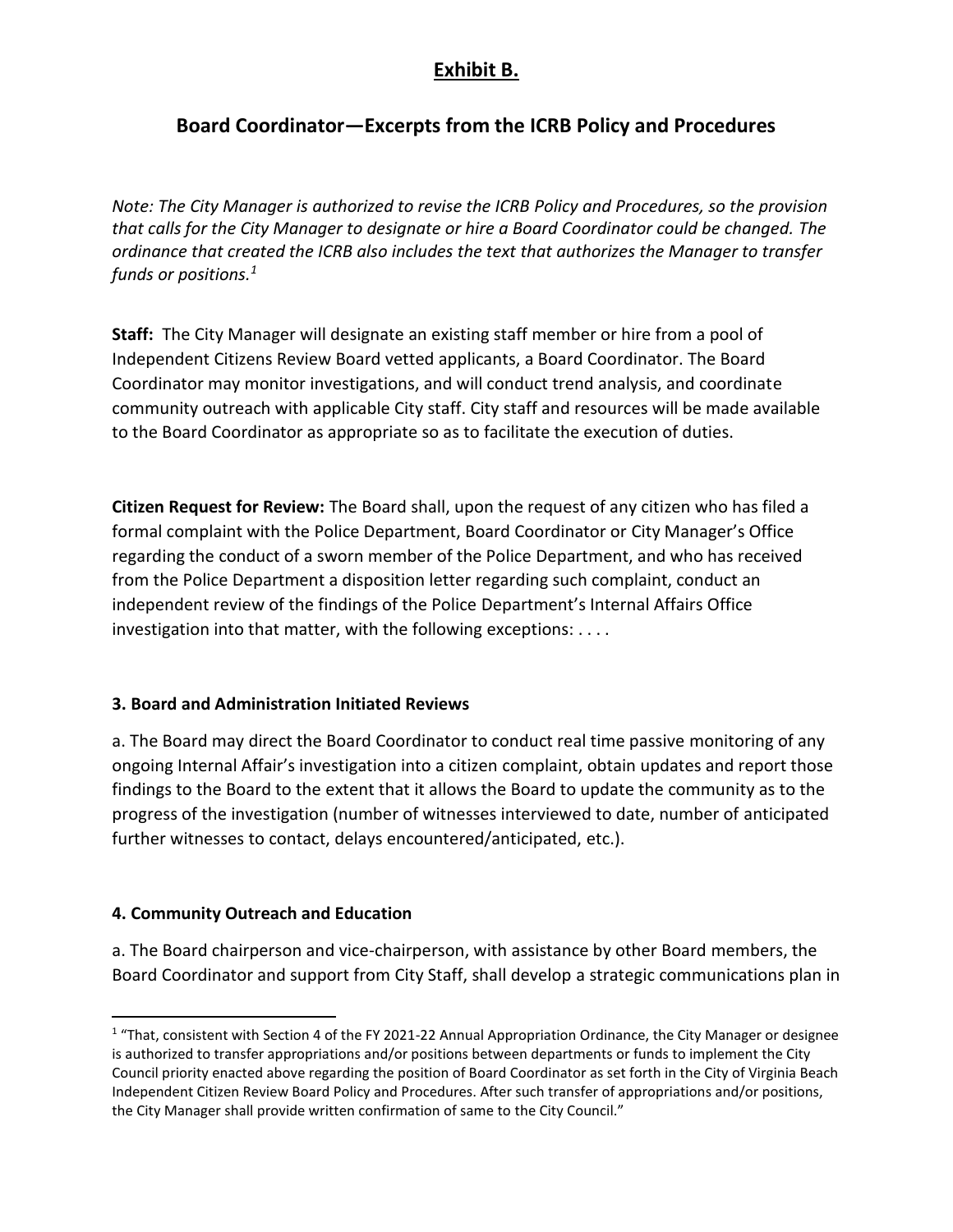order to promote the existence, purpose/jurisdiction and processes of the Board to the community at large in an effort to create broad awareness of the Board's powers as another mechanism to ensure accountability and transparency regarding the actions of Police Department members. Outreach and education efforts should be persistent and may include: being available for interviews, appearances on various media, speaking to civic groups, website upkeep, development/distribution of brochures and social media presence.

e. During any Board review of a completed Internal Affairs investigation, the Board Coordinator may request from the Board an application for a subpoena to a Circuit Court Judge. Such request shall be made after all good faith attempts to obtain an interview or documentary evidence are exhausted. To make a request for subpoena application, the Board Coordinator must demonstrate necessity; obtain a legal review; prior to any Board vote, counsel for the Board shall be retained to provide advice regarding the potential application. Counsel shall be vigilant to advise regarding potential conflicts and interference with ongoing investigations or those that are contemplated as well as ethical considerations applicable to any application. The City Attorney, the Commonwealth's Attorney and the Internal Affairs Office shall be afforded the opportunity to express any concerns regarding the proposed application for subpoena directly to the Board prior to their vote on the matter.

A super majority of the Board will be required to approve any request which shall be filed by counsel who will be bound by the rules of procedure and ethics in such application. Any application shall seek specific and relevant information that cannot be obtained by voluntary means or other recourse. See Rule Section 4:9 of the Rules of the Supreme Court of Virginia. See also Code of Virginia Section 9.1-601(D). After such steps, the Board must approve the application by an affirmative vote of at least 8 members. If the Board approves the request, then such application shall be made to a Circuit Court Judge no sooner than five (5) business days after the the [sic] Board has notified Internal Affairs, the City Attorney and the Commonwealth's Attorney that such application is to be made.

### **3. Real-time Monitoring Process:**

a. Upon notification of an Internal Affairs investigation initiated by citizen complaint to either the Board, the City Manager, or Internal Affairs, the Board may direct the Board Coordinator to conduct real-time passive monitoring of the investigation, based upon severity of the allegation(s).

b. On behalf of the Board, the Board Coordinator will be briefed by Internal Affairs on investigative approach and anticipated timeline.

c. Periodically or upon request, the Board Coordinator shall provide the Board updates on the investigation progress and sufficiency.

d. If the Board Coordinator determines an investigation is insufficient before conclusion, because the complainant or witness has refused to be interviewed by Internal Affairs, the Board